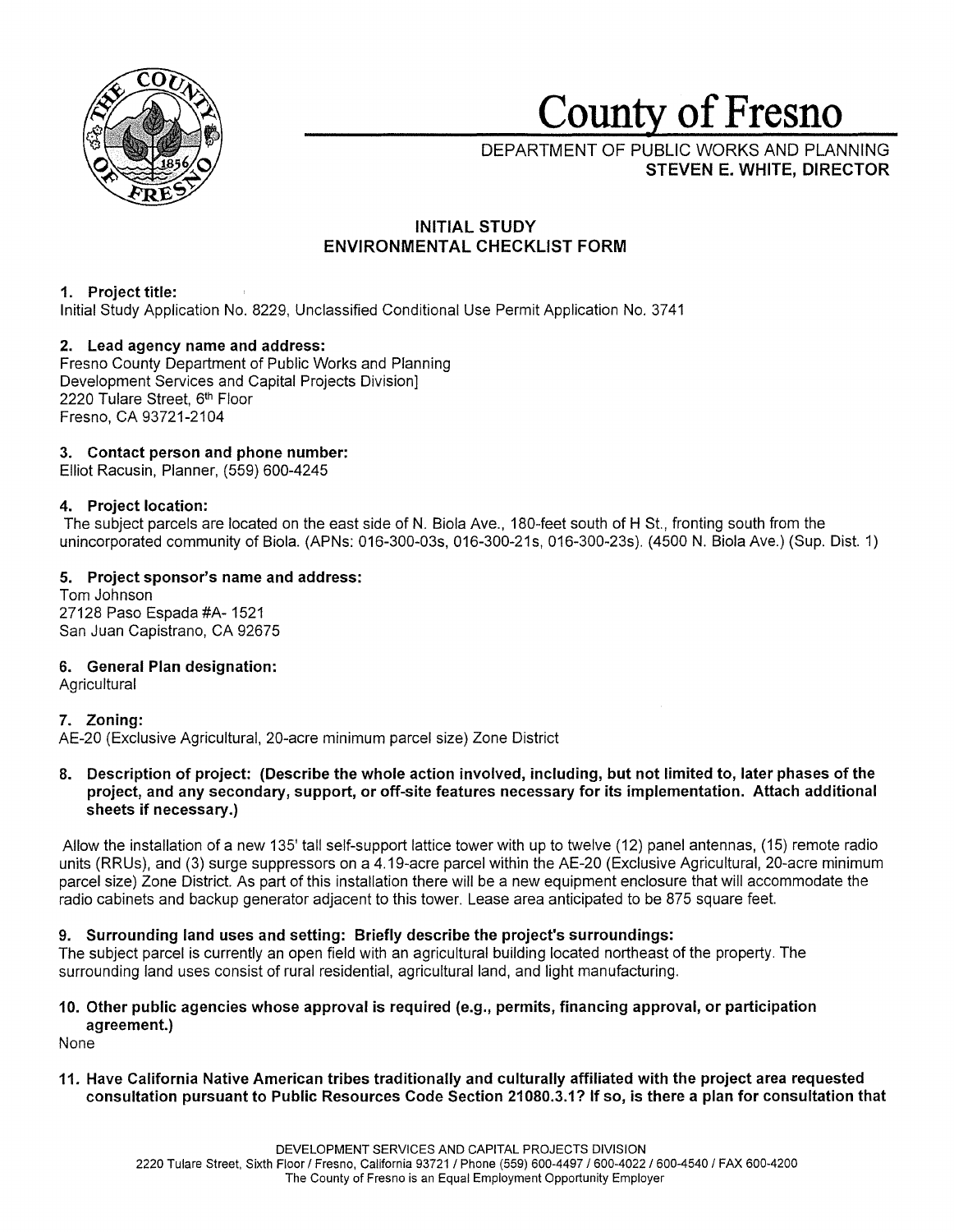## **includes, for example, the determination of significance of impacts to tribal cultural resources, procedures regarding confidentiality, etc.?**

No correspondence was received from the Tribes prior to IS submittal.

NOTE: Conducting consultation early in the CEQA process allows tribal governments, lead agencies, and project proponents to discuss the level of environmental review, identify and address potential adverse impacts to tribal cultural resources, and reduce the potential for delay and conflict in the environmental review process. (See Public Resources Code Section 21080.3.2.) Information may also be available from the California Native American Heritage Commission's Sacred Lands File per Public Resources Code Section 5097.96 and the California Historical Resources Information System administered by the California Office of Historic Preservation. Please also note that Public Resources Code Section 21082.3(c) contains provisions specific to confidentiality.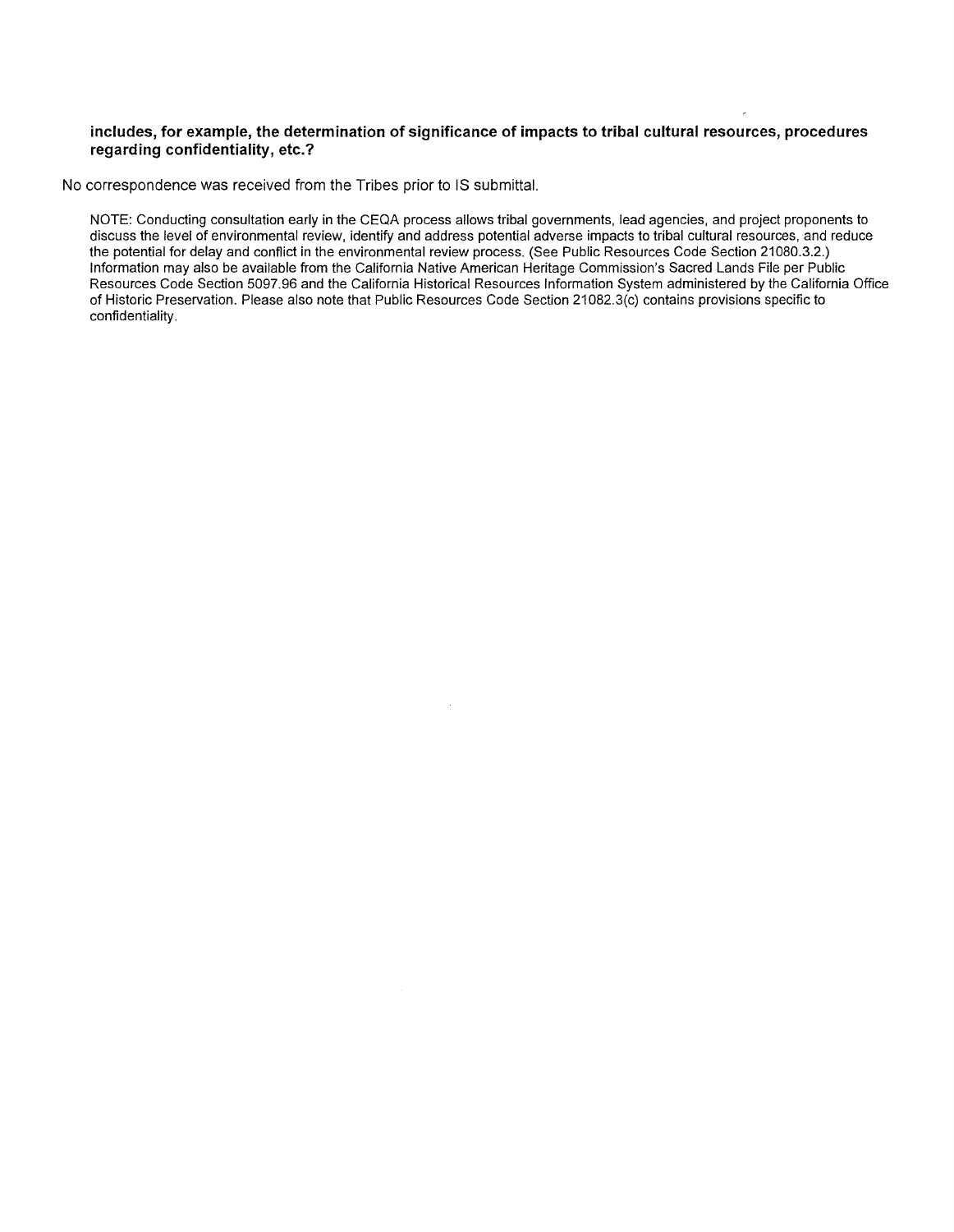# **ENVIRONMENTAL FACTORS POTENTIALLY AFFECTED:**

The environmental factors checked below would be potentially affected by this project, involving at least one impact that is a "Potentially Significant Impact" as indicated by the checklist on the following pages.

| Aesthetics                         | <b>Agriculture and Forestry Resources</b> |
|------------------------------------|-------------------------------------------|
| Air Quality                        | <b>Biological Resources</b>               |
| <b>Cultural Resources</b>          | Energy                                    |
| Geology/Soils                      | <b>Greenhouse Gas Emissions</b>           |
| Hazards & Hazardous Materials      | Hydrology/Water Quality                   |
| Land Use/Planning                  | <b>Mineral Resources</b>                  |
| Noise                              | Population/Housing                        |
| <b>Public Services</b>             | Recreation                                |
| Transportation                     | <b>Tribal Cultural Resources</b>          |
| Utilities/Service Systems          | Wildfire                                  |
| Mandatory Findings of Significance |                                           |

# **DETERMINATION OF REQUIRED ENVIRONMENTAL DOCUMENT:**

On the basis of this initial evaluation:

D I find that the proposed project **COULD NOT** have a significant effect on the environment. **A NEGATIVE DECLARATION WILL BE PREPARED.** 

 $\boxtimes$  I find that although the proposed project could have a significant effect on the environment, there will not be a significant effect in this case because the Mitigation Measures described on the attached sheet have been added to the project. **A MITIGATED NEGATIVE DECLARATION WILL BE PREPARED.** 

D I find the proposed project **MAY** have a significant effect on the environment, and an **ENVIRONMENTAL IMPACT REPORT** is required

I find that as a result of the proposed project, no new effects could occur, or new Mitigation Measures would be required that have not been addressed within the scope of a previous Environmental Impact Report.

**PERFORMED BY:** 

**Date:** 6/7/22

Gcd $\Lambda$ **Elliot Racusin, Planner** 

David Randall, Senior Planner Date:

**REVIEWED BY:** 

G:\4360Devs&Pln\PROJSEC\PROJDOCS\CUP\3700-3799\3740\CEQA\CUP 3740 & IS 8217 Initial Study Checklist.docx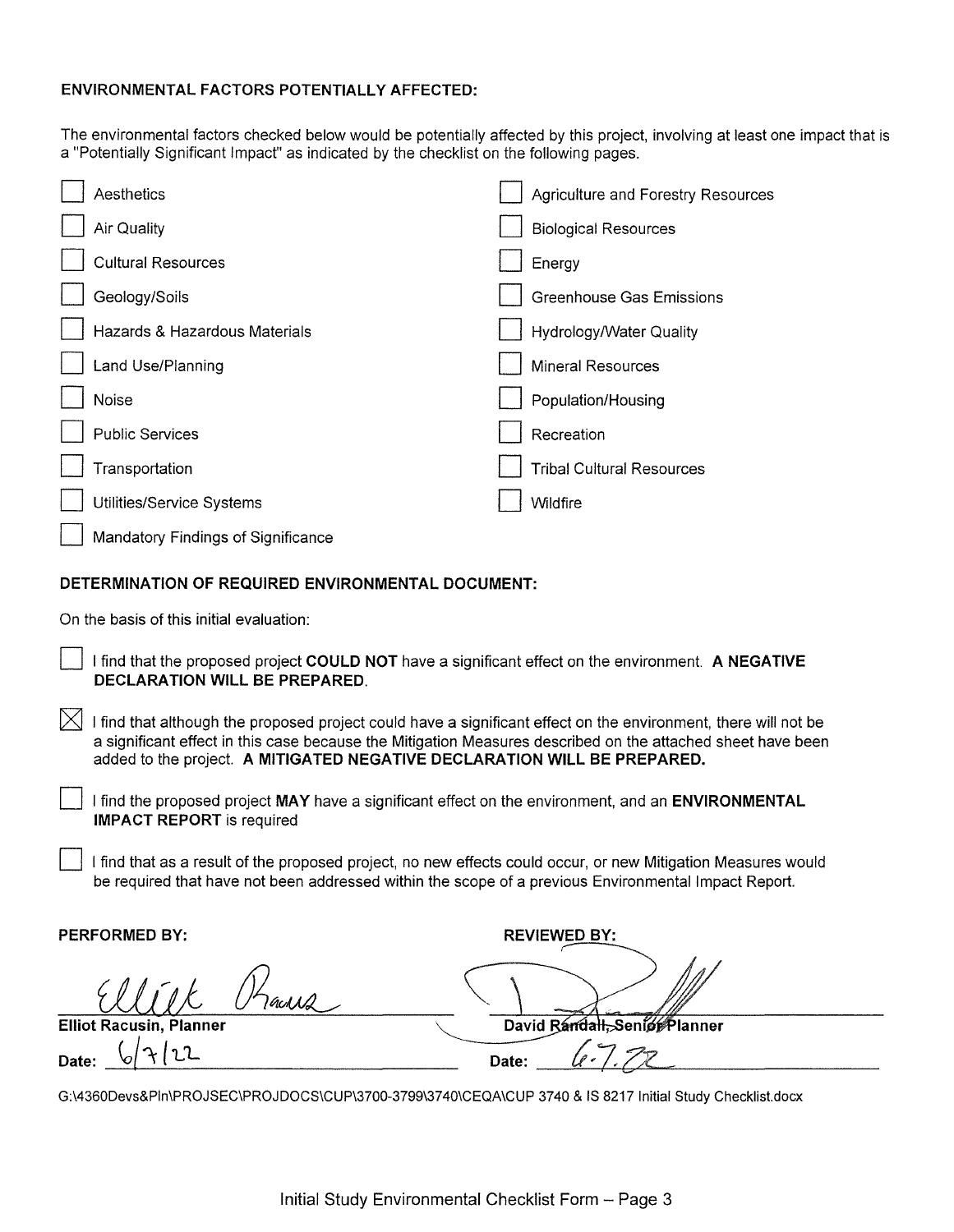# **INITIAL STUDY ENVIRONMENTAL CHECKLIST FORM (Initial Study Application No. 8229 and Classified Conditional Use Permit Application No. 3741)**

The following checklist is used to determine if the proposed project could potentially have a significant effect on the environment. Explanations and information regarding each question follow the checklist.

 $1 = No$  Impact

- 2 = Less Than Significant Impact
- 3 = Less Than Significant Impact with Mitigation Incorporated
- 4 = Potentially Significant Impact

## I. AESTHETICS

Except as provided in Public Resources Code Section 21099, would the project:

- 1 a) Have a substantial adverse effect on a scenic vista?
- \_1\_ b) Substantially damage scenic resources, including, but not limited to, trees, rock outcroppings, and historic buildings within a state scenic highway?
- \_1\_ c) In non-urbanized areas, substantially degrade the existing visual character or quality of public views of the site and its surroundings? (Public views are those that are experienced from a publicly accessible vantage point.) If the project is in an urbanized area, would the project conflict with applicable zoning and other regulations governing scenic quality?
- 2 d) Create a new source of substantial light or glare that would adversely affect day or nighttime views in the area?

## II. AGRICULTURAL AND FORESTRY RESOURCES

In determining whether impacts to agricultural resources are significant environmental effects, lead agencies may refer to the California Agricultural Land Evaluation and Site Assessment Model (1997) prepared by the California Dept. of Conservation as an optional model to use in assessing impacts on agriculture and farmland. In determining whether impacts to forest resources, including timberland, are significant environmental effects, lead agencies may refer to information compiled by the California Department of Forestry and Fire Protection regarding the state's inventory of forest land, including the Forest and Range Assessment Project and the Forest Legacy Assessment project; and forest carbon measurement methodology in Forest Protocols adopted by the California Air Resources Board. Would the project:

- \_1\_ a) Convert Prime Farmland, Unique Farmland, or Farmland of Statewide Importance, as shown on the maps prepared pursuant to the Farmland Mapping and Monitoring Program of the California Resources Agency, to non-agricultural use?
- \_1\_ b) Conflict with existing zoning for agricultural use, or a Williamson Act Contract?
- \_1\_ c) Conflict with existing zoning for forest land, timberland or timberland zoned Timberland Production?
- \_1\_ d} Result in the loss of forest land or conversion of forest land to non-forest use?
- \_1\_ e} Involve other changes in the existing environment which, due to their location or nature, could result in conversion of Farmland to non-agricultural use or conversion of forest land to non-forest use?

## **III.** AIR QUALITY

Where available, the significance criteria established by the applicable air quality management district or air pollution control district may be relied upon to make the following determinations. Would the project:

- \_1\_ a} Conflict with or obstruct implementation of the applicable Air Quality Plan?
- \_1\_ b} Result in a cumulatively considerable net increase of any criteria pollutant for which the project region is nonattainment under an applicable federal or state ambient air quality standard?
- \_1\_ c) Expose sensitive receptors to substantial pollutant concentrations?
- 2 d) Result in other emissions (such as those leading to odors) adversely affecting a substantial number of people?

## IV. BIOLOGICAL RESOURCES

Would the project:

- **2** a) Have a substantial adverse effect, either directly or through habitat modifications, on any species identified as a candidate, sensitive, or special-status species in local or regional plans, policies, or regulations, or by the California Department of Fish and Wildlife or U.S. Fish and Wildlife Service?
- \_1\_ b} Have a substantial adverse effect on any riparian habitat or other sensitive natural community identified in local or regional plans, policies, regulations, or by the California Department of Fish and Wildlife or U.S. Fish and Wildlife Service?
- \_1\_ c} Have a substantial adverse effect on state or federallyprotected wetlands (including, but not limited to, marsh, vernal pool, coastal, etc.} through direct removal, filling, hydrological interruption, or other means?
- \_1\_ d} Interfere substantially with the movement of any native resident or migratory fish or wildlife species or with established native resident or migratory wildlife corridors, or impede the use of native wildlife nursery sites?
- \_1\_ e) Conflict with any local policies or ordinances protecting biological resources, such as a tree preservation policy or ordinance?
- *L* f) Conflict with the provisions of an adopted Habitat Conservation Plan, Natural Community Conservation Plan, or other approved local, regional, or state Habitat Conservation Plan?

## V. CULTURAL RESOURCES

## Would the project:

- \_1\_ a} Cause a substantial adverse change in the significance of a historical resource pursuant to Section 15064.5?
- \_1\_ b) Cause a substantial adverse change in the significance of an archaeological resource pursuant to Section 15064.5?
- 1 c) Disturb any human remains, including those interred outside of formal cemeteries?

## VI. ENERGY

Would the project:

- \_1\_ a) Result in potentially significant environmental impact due to wasteful, inefficient, or unnecessary consumption of energy resources during project construction or operation?
- *L* b) Conflict with or obstruct a state or local plan for renewable energy or energy efficiency?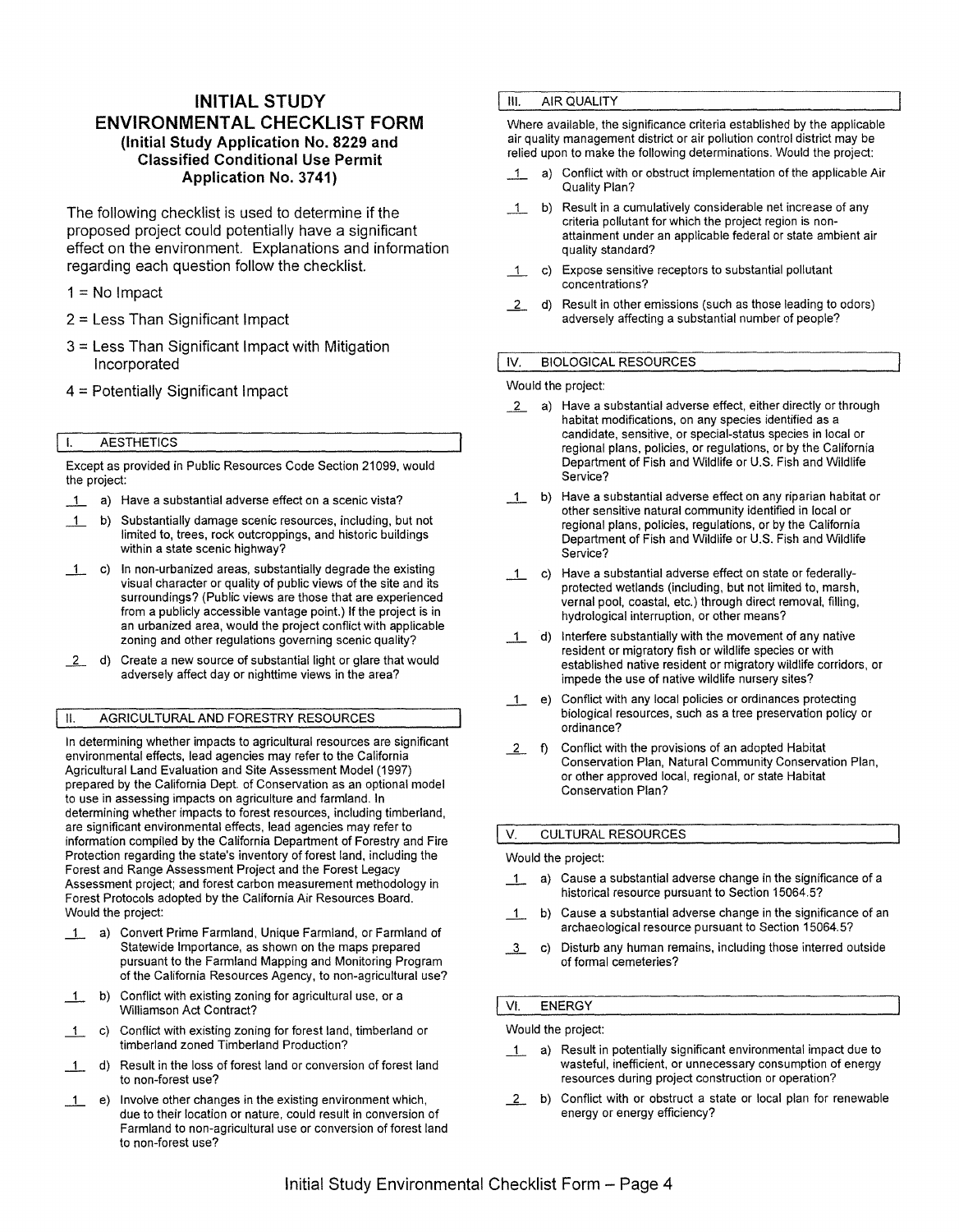## VII. GEOLOGY AND SOILS

Would the project:

- a) Directly or indirectly cause potential substantial adverse effects, including the risk of loss, injury, or death involving:
- 1 i) Rupture of a known earthquake fault, as delineated on the most recent Alquist-Priolo Earthquake Fault Zoning Map issued by the State Geologist for the area or based on other substantial evidence of a known fault?
- $\overline{2}$ ii) Strong seismic ground shaking?
- $\overline{2}$ iii) Seismic-related ground failure, including liquefaction?
- $\overline{2}$ iv) Landslides?
- $\mathbf{2}$ b) Result in substantial soil erosion or loss of topsoil?
- $\overline{2}$ c) Be located on a geologic unit or soil that is unstable, or that would become unstable as a result of the project, and potentially result in on- or off-site landslide, lateral spreading, subsidence, liquefaction, or collapse?
- \_1\_ d) Be located on expansive soil as defined in Table 18-1-B of the Uniform Building Code (1994), creating substantial direct or indirect risks to life or property?
- \_1\_ e) Have soils incapable of adequately supporting the use of septic tanks or alternative waste water disposal systems where sewers are not available for the disposal of waste water?
- \_1\_ f) Directly or indirectly destroy a unique paleontological resource or site or unique geologic feature?

#### VIII. GREENHOUSE GAS EMISSIONS

#### Would the project:

- 1\_ a) Generate greenhouse gas emissions, either directly or indirectly, that may have a significant impact on the environment?
- $\overline{2}$  b) Conflict with an applicable plan, policy or regulation adopted for the purpose of reducing the emissions of greenhouse gases?

## IX. HAZARDS AND HAZARDOUS MATERIALS

#### Would the project:

- 1 a) Create a significant hazard to the public or the environment through the routine transport, use, or disposal of hazardous materials?
- \_1\_ b) Create a significant hazard to the public or the environment through reasonably foreseeable upset and accident conditions involving the release of hazardous materials into the environment?
- 1 c) Emit hazardous emissions or handle hazardous or acutely hazardous materials, substances, or waste within onequarter mile of an existing or proposed school?
- 1 d) Be located on a site which is included on a list of hazardous materials sites compiled pursuant to Government Code Section 65962.5 and, as a result, create a significant hazard to the public or the environment?
- \_1\_ e) For a project located within an airport land use plan or, where such a plan has not been adopted, within two miles of a public airport or public use airport, result in a safety hazard or excessive noise for people residing or working in the project area?
- \_1\_ f) Impair implementation of or physically interfere with an adopted emergency response plan or emergency evacuation plan?
- 2 g) Expose people or structures, either directly or indirectly, to a significant risk of loss, injury or death involving wildland fires?

#### **X.** HYDROLOGY AND WATER QUALITY

#### Would the project:

- 1 a) Violate any water quality standards or waste discharge requirements or otherwise substantially degrade surface or groundwater quality?
- \_1\_ b) Substantially decrease groundwater supplies or interfere substantially with groundwater recharge such that the project may impede sustainable groundwater management of the basin?
- \_1\_ c) Substantially alter the existing drainage pattern of the site or area, including through the alteration of the course of a stream or river or through the addition of impervious surfaces, in a manner which would result in substantial erosion or siltation on or off site?
- \_1\_ i) Result in substantial erosion or siltation on or off site;
- \_1\_ ii) Substantially increase the rate or amount of surface runoff in a manner which would result in flooding on or off site;
- \_1\_ iii) Create or contribute runoff water which would exceed the capacity of existing or planned storm water drainage systems or provide substantial additional sources of polluted runoff; or
- \_1\_ iv) Impede or redirect flood flows?
- \_1\_ d) In flood hazard, tsunami, or seiche zones, risk release of pollutants due to project inundation?
- \_1\_ e) Conflict with or obstruct implementation of a water quality control plan or sustainable groundwater management plan?

## XI. LAND USE AND PLANNING

#### Would the project:

- 1 a) Physically divide an established community?
- \_1\_ b) Cause a significant environmental impact due to a conflict with any land use plan, policy, or regulation adopted for the purpose of avoiding or mitigating an environmental effect?

#### XII. MINERAL RESOURCES

#### Would the project:

- 1 a) Result in the loss of availability of a known mineral resource that would be of value to the region and the residents of the state?
- \_1\_ b) Result in the loss of availability of a locally-important mineral resource recovery site delineated on a local General Plan, Specific Plan or other land use plan?

## XIII. NOISE

#### Would the project result in:

- \_1\_ a) Generation of a substantial temporary or permanent increase in ambient noise levels in the vicinity of the project in excess of standards established in the local general plan or noise ordinance, or applicable standards of other agencies?
- \_2 b) Generation of excessive ground-borne vibration or groundborne noise levels?
- \_1\_ c) For a project located within the vicinity of a private airstrip or an airport land use plan or, where such a plan has not been adopted, within two miles of a public airport or public use airport, exposing people residing or working in the project area to excessive noise levels?

#### XIV. POPULATION AND HOUSING

#### Would the project:

 $\pm$  a) Induce substantial unplanned population growth in an area, either directly (for example, by proposing new homes and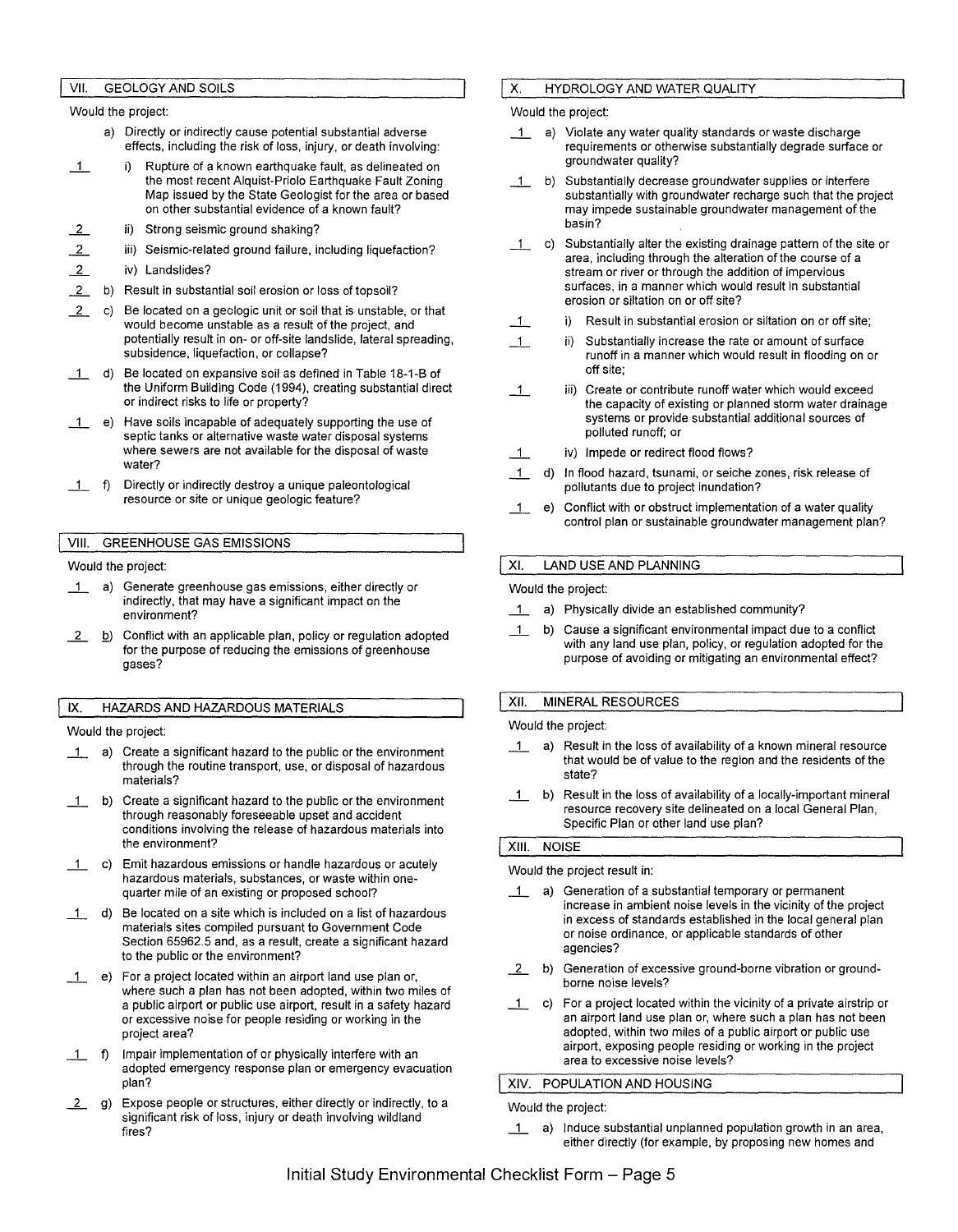businesses) or indirectly (for example, through extension of roads or other infrastructure)?

\_1\_ b) Displace substantial numbers of existing people or housing, necessitating the construction of replacement housing elsewhere?

## XV. PUBLIC SERVICES

Would the project:

- \_1\_ a) Result in substantial adverse physical impacts associated with the provision of new or physically-altered governmental facilities, or the need for new or physically-altered governmental facilities, the construction of which could cause significant environmental impacts, in order to maintain acceptable service ratios, response times or other performance objectives for any of the public services:
- \_1\_ i) Fire protection?
- \_1\_ ii) Police protection?
- \_1\_ iii) Schools?
- \_1\_ iv) Parks?
- \_1\_ v) Other public facilities?

# XVI. RECREATION

#### Would the project:

- 1 a) Increase the use of existing neighborhood and regional parks or other recreational facilities such that substantial physical deterioration of the facility would occur or be accelerated?
- \_1\_ b) Include recreational facilities or require the construction or expansion of recreational facilities, which might have an adverse physical effect on the environment?

#### **XVII.** TRANSPORTATION

Would the project:

- 1 a) Conflict with a program, plan, ordinance or policy addressing the circulation system, including transit, roadway, bicycle and pedestrian facilities?
- *\_\_L* b) Would the project conflict or be inconsistent with CEQA Guidelines section 15064.3, subdivision (b)?
- \_1\_ c) Substantially increase hazards due to a geometric design feature (e.g., sharp curves or dangerous intersections) or incompatible uses (e.g., farm equipment)?
- 1 d) Result in inadequate emergency access?

#### **XVIII.** TRIBAL CULTURAL RESOURCES

#### Would the project:

- \_1\_ a) Would the project cause a substantial adverse change in the significance of a tribal cultural resource, defined in Public Resources Code Section 21074 as either a site, feature, place, cultural landscape that is geographically defined in terms of the size and scope of the landscape, sacred place, or object with cultural value to a California Native American tribe, and that is:
- 1. i) Listed or eligible for listing in the California Register of Historical Resources, or in a local register of historical resources as defined in Public Resources Code Section 5020.1 (k), or
- $-3$  ii) A resource determined by the lead agency, in its discretion and supported by substantial evidence, to be significant pursuant to criteria set forth in subdivision (c) of Public Resources Code Section 5024.1? In applying the criteria set

forth in subdivision (c) of Public Resource Code Section 5024.1, the lead agency shall consider the significance of the resource to a California Native American tribe.)

#### **XIX.** UTILITIES AND SERVICE SYSTEMS

#### Would the project:

- 1\_ a) Require or result in the relocation or construction of new or expanded water, wastewater treatment or storm water drainage, electric power, natural gas, or telecommunications facilities, the construction or relocation of which could cause significant environmental effects?
- b) Have sufficient water supplies available to serve the project and reasonably foreseeable future development during normal, dry and multiple dry years?
- $\overline{1}$  c) Result in a determination by the wastewater treatment provider which serves or may serve the project that it has adequate capacity to serve the project's projected demand in addition to the provider's existing commitments?
- \_1\_ d) Generate solid waste in excess of State or local standards, or in excess of the capacity of local infrastructure, or otherwise impair the attainment of solid waste reduction goals?
- \_1\_ e) Comply with federal, state, and local management and reduction statutes and regulations related to solid waste?

## XX. WILDFIRE

If located in or near state responsibility areas or lands classified as very high fire hazard severity zones, would the project:

- 1\_ a) Substantially impair an adopted emergency response plan or emergency evacuation plan?
- \_1\_ b) Due to slope, prevailing winds, and other factors, exacerbate wildfire risks, and thereby expose project occupants to pollutant concentrations from a wildfire or the uncontrolled spread of a wildfire?
- \_1\_ c) Require the installation or maintenance of associated infrastructure (such as roads, fuel breaks, emergency water sources, power lines or other utilities) that may exacerbate fire risk or that may result in temporary or ongoing impacts to the environment?
- *\_\_L* d) Expose people or structures to significant risks, including downslope or downstream flooding or landslides, as a result of runoff, post-fire slope instability, or drainage changes?

## XXI. MANDATORY FINDINGS OF SIGNIFICANCE

#### Would the project:

- 1 a) Have the potential to substantially degrade the quality of the environment, substantially reduce the habitat of a fish or wildlife species, cause a fish or wildlife population to drop below self-sustaining levels, threaten to eliminate a plant or animal community, substantially reduce the number or restrict the range of a rare or endangered plant or animal or eliminate important examples of the major periods of California history or prehistory?
- *\_\_L* b) Have impacts that are individually limited, but cumulatively considerable? ("Cumulatively considerable" means that the incremental effects of a project are considerable when viewed in connection with the effects of past projects, the effects of other current projects, and the effects of probable future projects.)
- 1 c) Have environmental effects which will cause substantial adverse effects on human beings, either directly or indirectly?